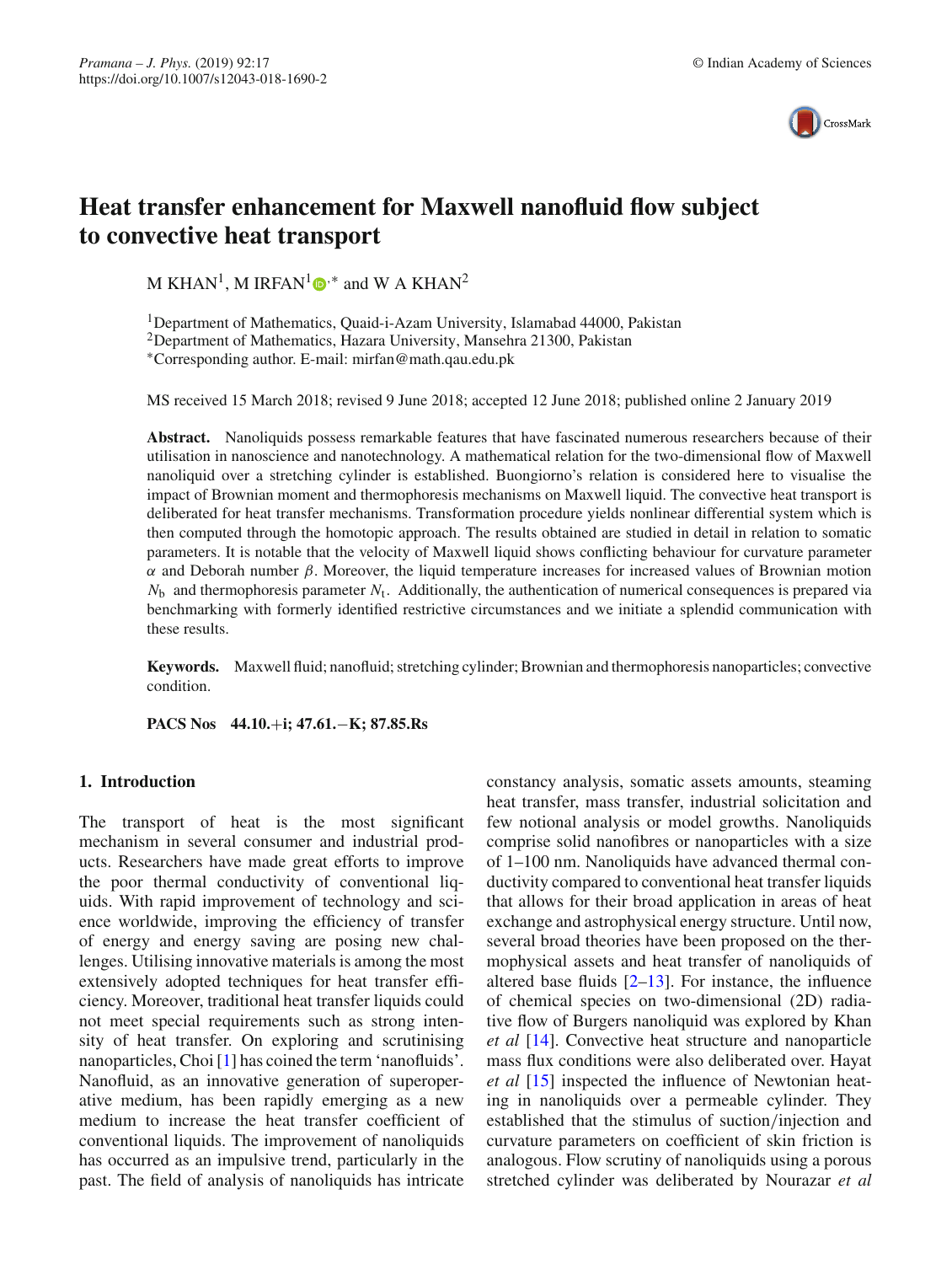[\[16](#page-7-5)]. The impact of nonlinear radiative and magneto Eyring–Powell nanoliquid flow by utilising the innovative mass flux condition was examined numerically by Khan *et al* [\[17](#page-7-6)]. They noted that the nanoliquid temperature has been enhanced for thermal radiation and Biot number. An assessment of two numerical techniques, namely bvp4c and shooting scheme was also presented in this study. Recently, Ellahi [\[18\]](#page-7-7) discussed the special and advanced progress on nanofluids. The impact of chemical reaction and activation energy in Couette–Poiseuille nanofluid flow with convective condition was analysed by Zeeshan *et al* [\[19](#page-7-8)]. They showed that the effect of thermophoresis parameter and Brownian motion on concentration field displays opposite trend. The analysis of time-dependent Williamson nanofluid in the manifestation of chemical reaction with activation energy was reported by Hamid *et al* [\[20\]](#page-7-9).

Numerous experimental, analytical and numerical mechanisms have been envisioned to explore the impact of nonlinear materials over a stretching cylinder. The flow analysis of stretching cylinder has various practical applications in engineering and trade such as cord illustration, spinning of metallic, piping, methods of extrusion in metallurgy, sophistication of rough oil, production of elastic, glaze of cylinder-shaped cords and crust and so forth. Crane [\[21](#page-7-10)] has inspected the flow by a stretched cylinder. Afterwards Wang [\[22\]](#page-7-11) conferred the steady viscous liquid flow in an ambient liquid at rest exterior to a stretched hollow cylinder. Later on, Wang and Ng [\[23\]](#page-7-12) described the slip flow influenced by a stretching cylinder. This exploration showed that slip critically diminishes velocities and shear stress. Flow and heat transfer analysis with stagnation point due to shrinking/stretching cylinder was considered by Markin *et al* [\[24\]](#page-7-13). This study exposed that for large curvature parameter augments the heat transfer amount at surface. The radiative flow of a magneto Eyring–Powell nanoliquid induced by a stretched cylinder was studied by Hayat *et al*[\[25](#page-7-14)]. Numerically, the impact of thermally stratified and magnetohydrodynamics (MHD) on Casson liquid over a stretched cylinder was analysed by Rehman *et al* [\[26](#page-7-15)]. They reported that the local Nusselt number is a declining function of the Casson liquid parameter while the reverse trend is noticed for curvature parameter.

In numerous applications, the flow features of non-Newtonian liquids have unexpected impact, including polymers, fraternisation, exposure, dispensing, trial assortment and split-up of innumerable biological and chemical sorts on a microchip. The remarkable characteristics of these fluids are their higher apparent viscosities such that the laminar flow shows a habitual increase when associated with Newtonian fluids and the Prandtl numbers, which is surprising. The nature of these fluids is multifaceted and cannot be determined by single constitute equation. The constitutive associations of such liquids are pointedly wide ranging and intricate compared to the viscous liquids. Numerous non-Newtonian liquid models have been studied previously [\[27](#page-7-16)[–29\]](#page-7-17). Hayat *et al* [\[30](#page-7-18)] reported the importance of carbon nanotubes in Darcy–Forchheimer flow. They found that for curvature parameter the velocity and temperature fields are enriched. Recently, Khan *et al* [\[31\]](#page-7-19) described the properties of advanced heat conduction theory with homogeneous and heterogeneous reactions in a three-dimensional Carreau fluid. They observed that for both shear thickening and thinning liquids, the performance of local Weissenberg numbers is quite conflicting on the concentration field.

From the aforementioned studies, it can be seen that there have been no attempts to explore the flow of a Maxwell nanoliquid by a stretching cylinder. A new modelling for 2D Maxwell fluid flow is established over a stretching cylinder by utilising the boundary layer estimate. The governing partial differential equations (PDEs) are altered into ordinary differential equations (ODEs) via apposite conversion and then tackled analytically by means of the homotopic approach (homotopy analysis method (HAM))  $[32-35]$  $[32-35]$ . Some tables are given and graphs are plotted for various parameters.

## **2. Mathematical formulation**

Consider a steady 2D flow of the Maxwell nanoliquid influenced by a stretched cylinder of radius *R*. The Brownian and thermophoresis parameters are described for heat and mass transfer mechanisms. Moreover, the convective heat transport is also considered. The cylinder is stretched with velocity  $U_0z/l$  along the *z*direction, where  $U_0$  is the reference velocity and *l* is the specific length. Let cylindrical polar coordinates (*z*,*r*) are taken in such a way that the *z*-axis goes beside the axis of the cylinder and the *r*-axis is restrained along the radial direction, as shown in figure [1.](#page-1-0) Furthermore,



<span id="page-1-0"></span>**Figure 1.** Schematic diagram.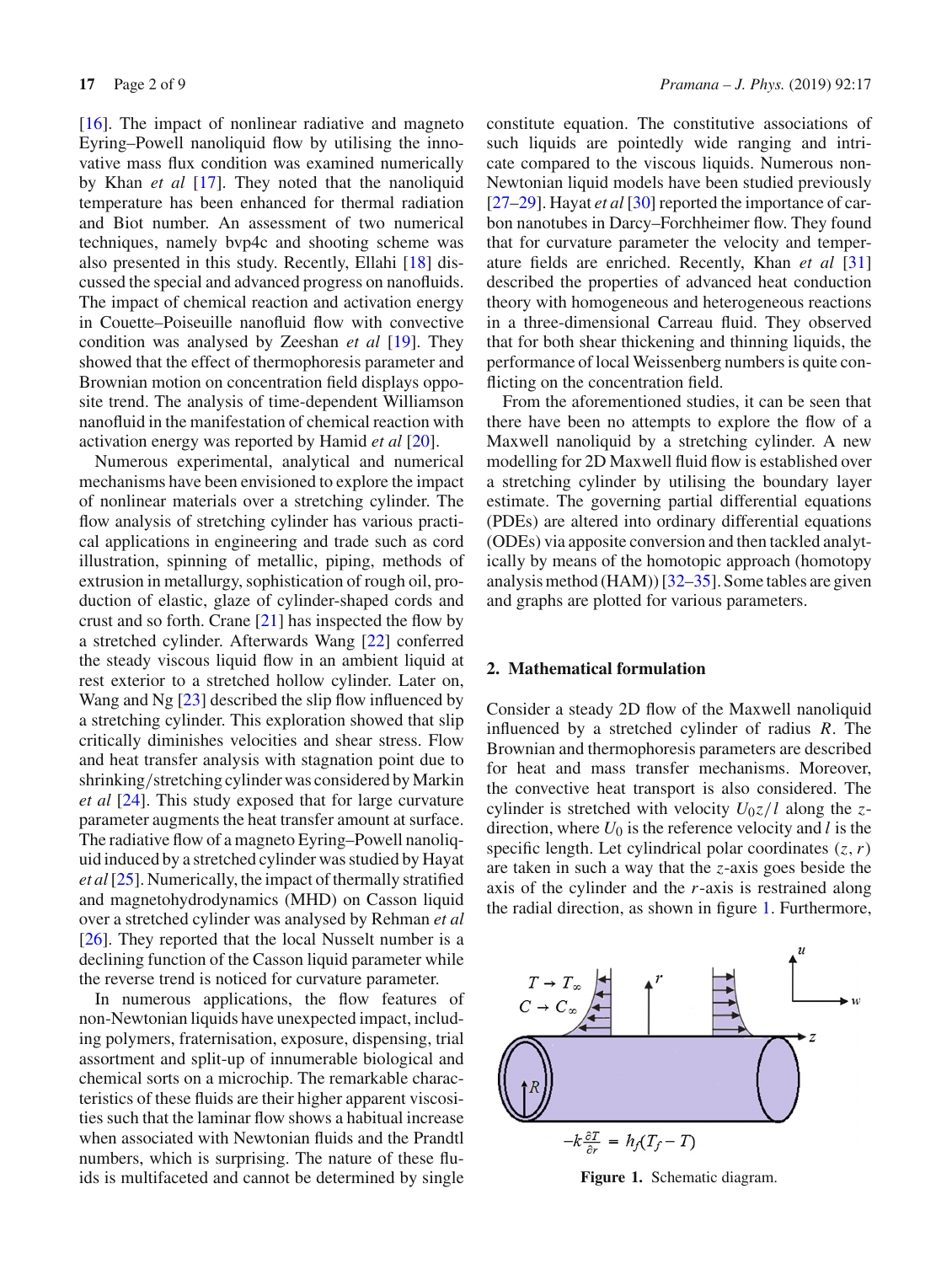it is presumed that at the surface of the cylinder,  $T_f$ ,  $C_f$ , respectively, are the liquid temperature and nanoparticle fraction, and  $T_{\infty}$ ,  $C_{\infty}$  are the ambient temperature and nanoparticle fraction, respectively. The equations under the estimated boundary layer for the Maxwell nanofluid model [\[36](#page-8-1)[,37](#page-8-2)], in natural representation, are given as follows:

$$
\frac{\partial u}{\partial r} + \frac{u}{r} + \frac{\partial w}{\partial z} = 0,
$$
\n
$$
u \frac{\partial w}{\partial r} + w \frac{\partial w}{\partial z} + \lambda \left[ w^2 \frac{\partial^2 w}{\partial z^2} + u^2 \frac{\partial^2 w}{\partial r^2} + 2u w \frac{\partial^2 w}{\partial r \partial z} \right]
$$
\n
$$
= v \left[ \frac{\partial^2 w}{\partial r^2} + \frac{1}{r} \frac{\partial w}{\partial r} \right],
$$
\n(2)

$$
u\frac{\partial T}{\partial r} + w\frac{\partial T}{\partial z} = \alpha_1 \left[ \frac{\partial^2 T}{\partial r^2} + \frac{1}{r} \frac{\partial T}{\partial r} \right] + \tau \left[ D_B \frac{\partial C}{\partial r} \frac{\partial T}{\partial r} + \frac{D_T}{T_{\infty}} \left( \frac{\partial T}{\partial r} \right)^2 \right],
$$
(3)  

$$
u\frac{\partial C}{\partial r} + w\frac{\partial C}{\partial z} = D_B \frac{1}{r} \frac{\partial}{\partial r} \left[ \left( r \frac{\partial C}{\partial r} \right) \right]
$$

$$
\frac{\partial r}{\partial z} + \frac{D_T}{T_{\infty}} \frac{1}{r} \frac{\partial}{\partial r} \left[ \left( r \frac{\partial T}{\partial r} \right) \right],
$$
\n(4)

with boundary conditions

<span id="page-2-2"></span>
$$
w(r, z) = W(z) = \frac{U_0 z}{l}, \quad u(r, z) = 0,
$$
  
\n
$$
-k \frac{\partial T}{\partial r} = h_f (T_f - T), \quad C = C_f \quad \text{at} \quad r = R,
$$
 (5)  
\n
$$
w \to 0, \quad T \to T_\infty, \quad C \to C_\infty \quad \text{as} \quad r \to \infty.
$$
 (6)

Here *u*, w are the velocity components in the *r*- and *z*directions, respectively,  $\nu$  is the kinematics viscosity,  $\lambda$ is the relaxation time, *T*,*C* are the liquid temperature and concentration, respectively,  $\alpha_1 = (k/(\rho c)_f)$  are the nanoliquid thermal diffusivity, in which  $\rho_f$ ,  $c_f$  are the density of liquid and specific heat, respectively, and *k* is the thermal conductivity of the liquid,  $\tau$  is the ratio of effective heat capacity of the nanoparticle material to the heat capacity of the base liquid,  $D_B$ ,  $D_T$  are the Brownian diffusion and thermophoresis diffusion coefficients, respectively, and  $h_f$  is the heat conversion coefficient.

Presenting the following conversions

$$
u = -\frac{R}{r} \sqrt{\frac{U_0 \nu}{l}} f(\eta), \quad w = \frac{U_0 z}{l} f'(\eta),
$$
  
\n
$$
\theta(\eta) = \frac{T - T_{\infty}}{T_f - T_{\infty}},
$$
  
\n
$$
\phi(\eta) = \frac{C - C_{\infty}}{C_f - C_{\infty}}, \quad \eta = \sqrt{\frac{U_0}{\nu l}} \left(\frac{r^2 - R^2}{2R}\right)
$$
(7)

and after substituting the overhead conversions, eq. [\(1\)](#page-2-0) is satisfied automatically and eqs  $(2)$ – $(6)$  yield

$$
(1 + 2\alpha \eta) f''' + 2\alpha f'' + ff'' - f'^2 + 2\beta f f' f''
$$

$$
- \beta f^2 f''' - \frac{\alpha \beta}{(1 + 2\alpha \eta)} f^2 f'' = 0,
$$
(8)

<span id="page-2-0"></span>
$$
(1 + 2\alpha \eta)\theta'' + 2\alpha \theta' + \Pr f \theta' + (1 + 2\alpha \eta) \Pr N_b \theta' \phi'
$$
  
+ 
$$
(1 + 2\alpha \eta) \Pr N_t \theta'^2 = 0,
$$
 (9)

$$
(1 + 2\alpha \eta)\phi'' + 2\alpha \phi' + \text{Le Pr } f\phi'
$$
  
+ 
$$
(1 + 2\alpha \eta) \left(\frac{N_t}{N_b}\right) \theta'' + 2\alpha \left(\frac{N_t}{N_b}\right) \theta' = 0, \qquad (10)
$$

<span id="page-2-1"></span>
$$
f(0) = 0, \quad f'(0) = 1, \quad \theta'(0) = -\gamma (1 - \theta (0)),
$$
  
\n
$$
\phi(0) = 1, \tag{11}
$$

$$
f'(\infty) = 0, \quad \theta(\infty) = 0, \quad \phi(\infty) = 0,
$$
 (12)

where  $\alpha$  (=  $(1/R)\sqrt{\nu l/U_0}$ ) is the curvature parameter,  $\beta$  (= ( $\lambda U_0$ /*l*)) is the Deborah number, Pr (= $\nu/\alpha_1$ ) is the Prandtl number,  $N_b$  (=  $(\tau D_B(C_f - C_\infty))/\nu)$ ) is the Brownian motion parameter,  $N_t$  (=( $\tau D_T$ ) $T_f$ − *T*∞))/ν*T*∞) is the thermophoresis parameter, Le (=  $(\alpha_1/D_B)$ ) is the Lewis number and  $\gamma$  (=( $h_f/k$ )  $\sqrt{vl/U_0}$ ) is the Biot number.

## **3. Engineering and industrial quantities of interest**

The expressions for the local Nusselt number (Nu*z*) and local Sherwood number (Sh*z*) are

<span id="page-2-3"></span>
$$
\text{Nu}_z = \frac{zq_m}{k(T_f - T_\infty)}, \quad \text{Sh}_z = \frac{zj_m}{D_B(C_f - C_\infty)}, \quad (13)
$$

where *qm* and *jm* are the heat and mean flux, respectively,

$$
q_m = -k \left(\frac{\partial T}{\partial r}\right)_{r=R}, \quad j_w = -D_B \left(\frac{\partial C}{\partial r}\right)_{r=R}.
$$
 (14)

The dimensionless form of eq.  $(13)$  is given by

$$
Nu_{z}Re_{z}^{-1/2} = -\theta'(0), Sh_{z}Re_{z}^{-1/2} = -\phi'(0), (15)
$$

where  $Re_z = W(z)z/\nu$  is the local Reynolds number.

## **4. Homotopic results**

In this section, we are trying to achieve the series solutions of the considered problem through the homotopic approach and we decide on initial estimates and linear operators for flow problems. Therefore, the initial guesses ( $f_0$ ,  $\theta_0$ ,  $\phi_0$ ) with auxiliary linear operators  $(\pounds_f, \pounds_\theta, \pounds_\phi)$  can be written as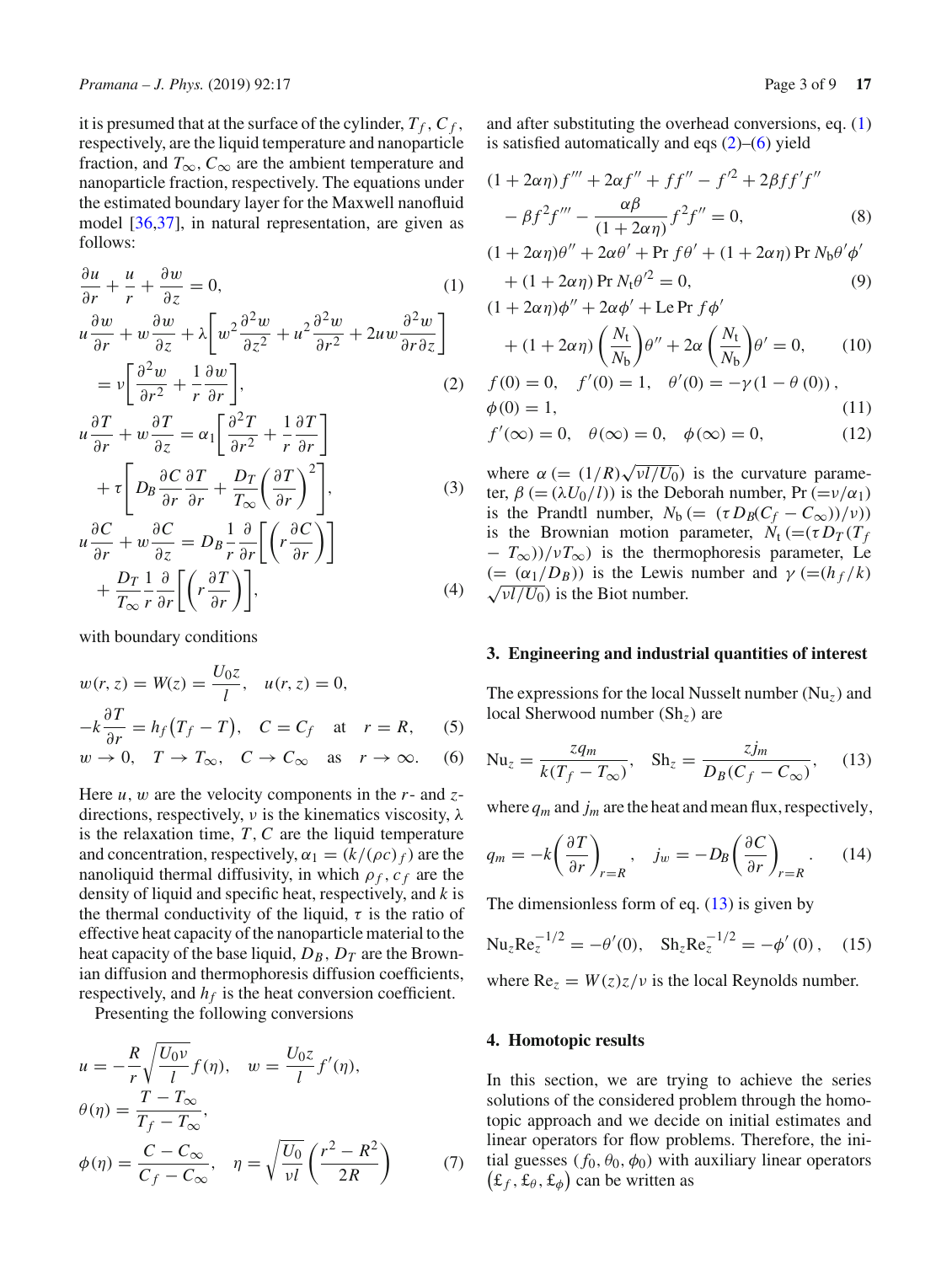$$
f_0(\eta) = 1 - e^{-\eta}, \quad \theta_0(\eta) = \frac{\gamma}{1 + \gamma} e^{-\eta},
$$
  
\n
$$
\phi_0(\eta) = e^{-\eta},
$$
  
\n
$$
\mathbf{f}_f[f(\eta)] = f''' - f', \quad \mathbf{f}_\theta[\theta(\eta)] = \theta'' - \theta,
$$
  
\n
$$
\mathbf{f}_\phi[\phi(\eta)] = \phi'' - \phi.
$$
\n(17)

#### **5. Convergence analysis**

We identified that in HAM the supporting  $\hbar_f$ ,  $\hbar_\theta$  and  $\hbar_\phi$ are precisely authoritative to adjust and alter the convergence of the series solutions. The appropriate value of these supporting parameters is proposed by seeing the least-squares error which is certain by

$$
F_{f,m} = \frac{1}{N+1} \sum_{j=0}^{N} \left[ N_f \sum_{i=0}^{m} F_j (i \Delta \eta) \right]^2.
$$
 (18)

Table [1](#page-3-0) shows the convergence of the series solution and it can be seen that the convergent solution for the velocity is attained at the 14th order of the estimate, whereas

<span id="page-3-0"></span>**Table 1.** Convergence of homotopy solutions when  $\alpha = \beta$ 0.1, Pr = 2.0,  $N_b = 0.3$ ,  $N_t = \gamma = 0.2$  and Le = 1.0 are fixed.

| Order<br>of estimate | $-f''(0)$ | $-\theta'(0)$ | $-\phi'(0)$ |
|----------------------|-----------|---------------|-------------|
|                      | 1.05454   | 0.159789      | 0.883330    |
| $\overline{4}$       | 1.06206   | 0.154158      | 0.876878    |
| 8                    | 1.06170   | 0.153596      | 0.881523    |
| 12                   | 1.06168   | 0.153577      | 0.881703    |
| 16                   | 1.06162   | 0.153576      | 0.881727    |
| 20                   | 1.06162   | 0.153575      | 0.881728    |
| 25                   | 1.06162   | 0.153575      | 0.881728    |

such a convergence for nanoliquid temperature and concentration is attained at the 18th order of estimate.

#### **6. Analysis of results**

The main focus of this section is to confer the stimulus of the inserting parameters on the velocity component, the temperature and concentration fields through the homotopic approach. The results for seeming somatic parameters are schemed and conferred.

# 6.1 *Impact of curvature parameter*  $\alpha$  *on*  $f'(\eta)$ ,  $\theta(\eta)$ *and*  $\phi(n)$

Figures [2a–2c](#page-3-1) show the influence of curvature parameter  $\alpha$  on velocity component, nanoliquid temperature and concentration of Maxwell liquid. It is reported that the velocity of Maxwell liquid, nanoliquid temperature and concentration fields increase for increasing values of  $\alpha$ . Physically, the radius of curvature decreases, decreasing the interaction region of the cylinder with the liquid. Consequently, the resistance offered by the exterior declines and the velocity of Maxwell liquid increases. Furthermore, it is noted that higher values of  $\alpha$  increase both the temperature and its allied thermal thickness of the boundary layer. Hence, the heat transport decreases and the temperature of Maxwell nanoliquid increases.

# **6.2** *Impact of Deborah number*  $β$  *on*  $f'(\eta)$ ,  $θ(\eta)$  *and*  $\phi(\eta)$

The stimulus of Deborah number  $\beta$  on velocity component, temperature and concentration distribution is portrayed in figures [3a–3c](#page-4-0). From these interpretations, intensification in  $\beta$  declines both the velocity and temperature of Maxwell liquid while reverse trend is being



<span id="page-3-1"></span>**Figure 2.** Influence of the curvature parameter  $\alpha$  on (a) velocity, (b) temperature and (c) concentration fields.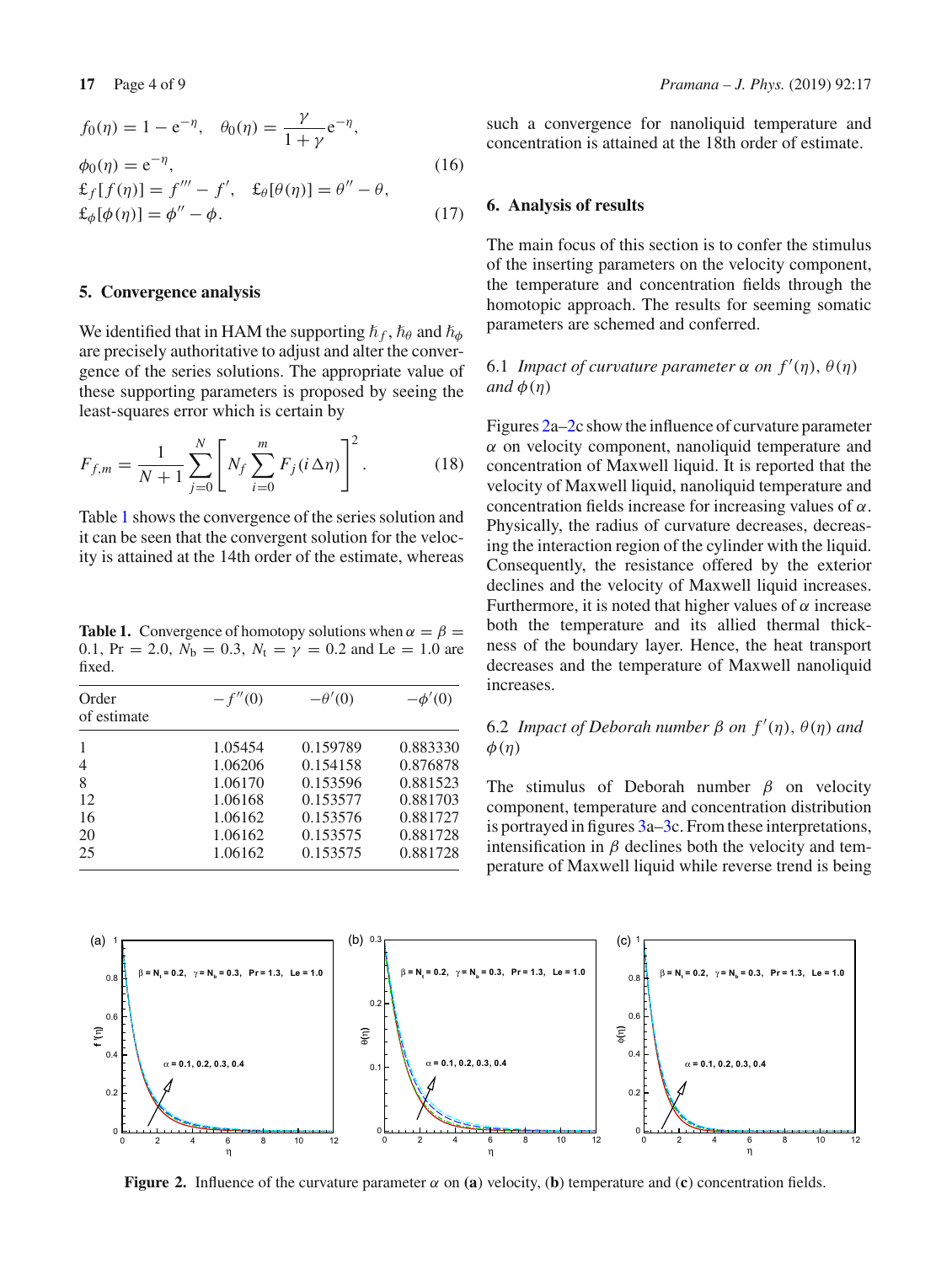

**Figure 3.** Influence of the Deborah number  $\beta$  on (**a**) velocity, (**b**) temperature and (**c**) concentration fields.

<span id="page-4-0"></span>

**Figure 4.** Influence of the thermophoresis parameter  $N_t$  on (**a**) temperature and (**b**) concentration fields.

<span id="page-4-1"></span>

<span id="page-4-2"></span>**Figure 5.** Influence of the Brownian motion parameter  $N_b$  on (**a**) temperature and (**b**) concentration fields.

identified for the concentration field. As  $\beta$  depends on the relaxation time, the rise in  $\beta$  increases the relaxation time which intensifies the liquid temperature and thermal thickness of the boundary layer as shown in figure [3a](#page-4-0). Instead of this, the concentration of Maxwell nanoliquid increases for increasing values of  $\beta$ .

# 6.3 *Impact of thermophoresis N*<sup>t</sup> *and Brownian motion*  $N_b$  *on*  $\theta(\eta)$  *and*  $\phi(\eta)$

Figures [4a](#page-4-1), [4b](#page-4-1) and [5a](#page-4-2), [5b](#page-4-2) show the impact of thermophoresis  $N_t$  and Brownian motion parameters *N*<sup>b</sup> on nanoliquid temperature and concentration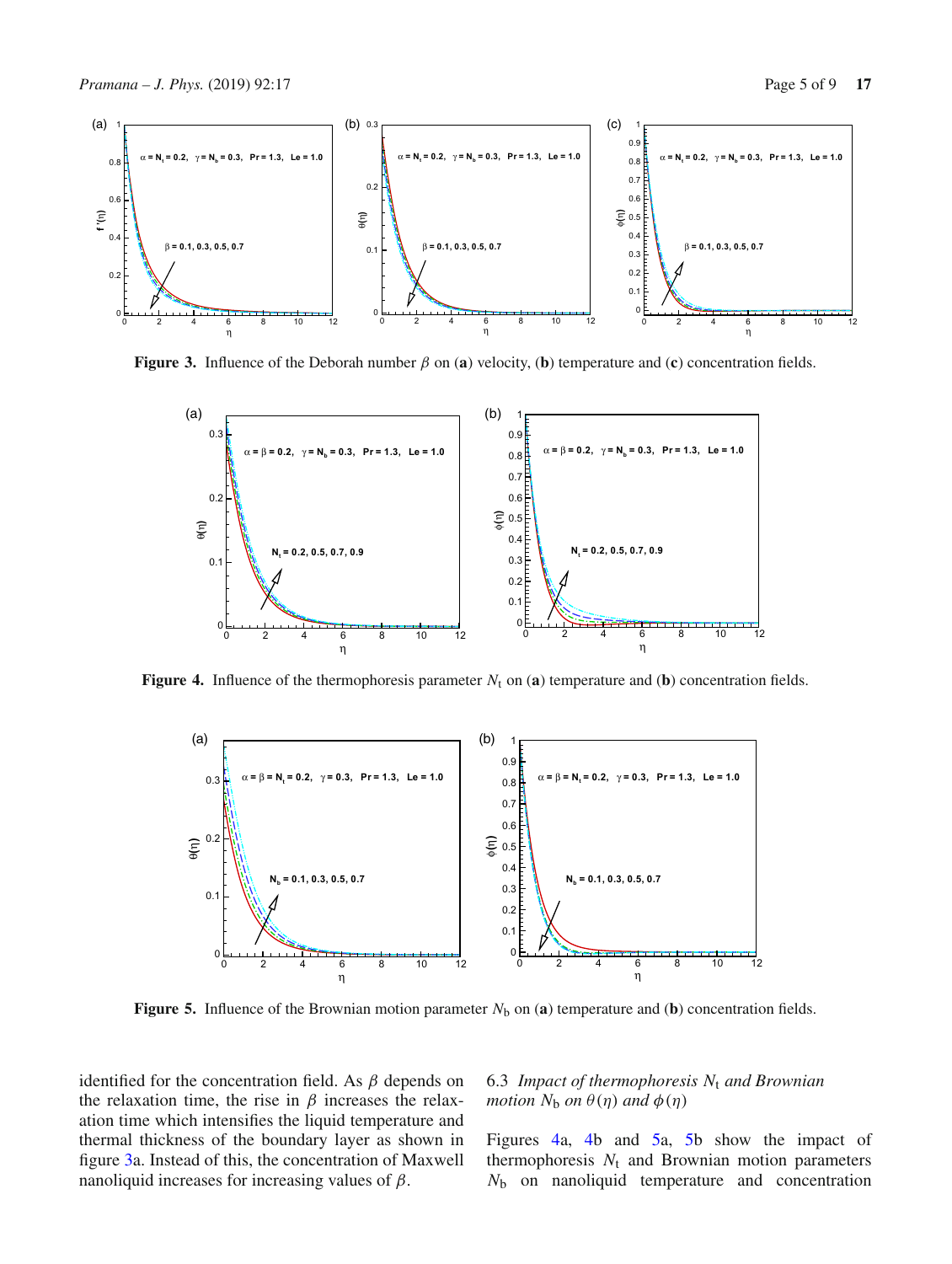

<span id="page-5-0"></span>**Figure 6.** Influence of the Biot number  $\gamma$  on (a) temperature and (b) concentration fields.



<span id="page-5-1"></span>**Figure 7.** Influence of the Prandtl number Pr (**a**) and Biot number γ (**b**) on Nusselt number.

distribution. Similar behaviour on both the distributions are identified for intensifying the values of  $N_t$ , whereas differing tendency is being remarked for  $N<sub>b</sub>$  on temperature and concentration fields. Physically, higher values of  $N_t$  increase the liquid temperature because the dissimilarity between wall temperature and reference temperature increases. Moreover, because of the increased value of  $N_t$ , more nanoparticles are forced away from the hot exterior. Hence, the concentration of the nanoliquid increases. On the other hand,  $N<sub>b</sub>$  is the unsystematic association of molecules that increases and causes an enhancement of the temperature field although the concentration of Maxwell nanoliquid indicates different performance when we increase the values *N*b.

## 6.4 *Impact of Biot number*  $\gamma$  *on*  $\theta(\eta)$  *and*  $\phi(\eta)$

To show the impact of Biot number  $\gamma$  on nanoliquid temperature and concentration of Maxwell fluid, figures [6a](#page-5-0) and [6b](#page-5-0) are delineated. Analogous trend is being noticed for increasing values of  $\gamma$  on temperature and concentration fields. The rise in the values of  $\gamma$  augments both the temperature and concentration of Maxwell liquid as the heat transport coefficient rises for larger  $\gamma$ . Thus, more heat is transferred from the heated surface of the cylinder to the cooled surface of the liquid and the liquid temperature increases which transfer additional heat from the cylinder to the liquid. Consequently, the liquid temperature increases and the reverse trend is being detected on the concentration of Maxwell nanoliquid.

# 6.5 *Local Nusselt number and local Sherwood number*

Figures [7a](#page-5-1), [7b](#page-5-1) and [8a](#page-6-0), [8b](#page-6-0) show the discrepancy of  $-\theta'(0)$ in response to variation in Pr,  $\gamma$ ,  $\alpha$  and  $N_t$ , while figures [9a](#page-6-1) and [9b](#page-6-1) show the behaviour of  $-\phi'(0)$  for altering values of Pr and  $\gamma$ , respectively. It can be comprehended from these plots that the heat transfer amount at the surface of the stretching cylinder decreases for Pr and  $\gamma$ ,  $\alpha$  and  $N_t$ , while a reverse trend is noted for increased values of Pr and  $\gamma$  on  $-\phi'(0)$ .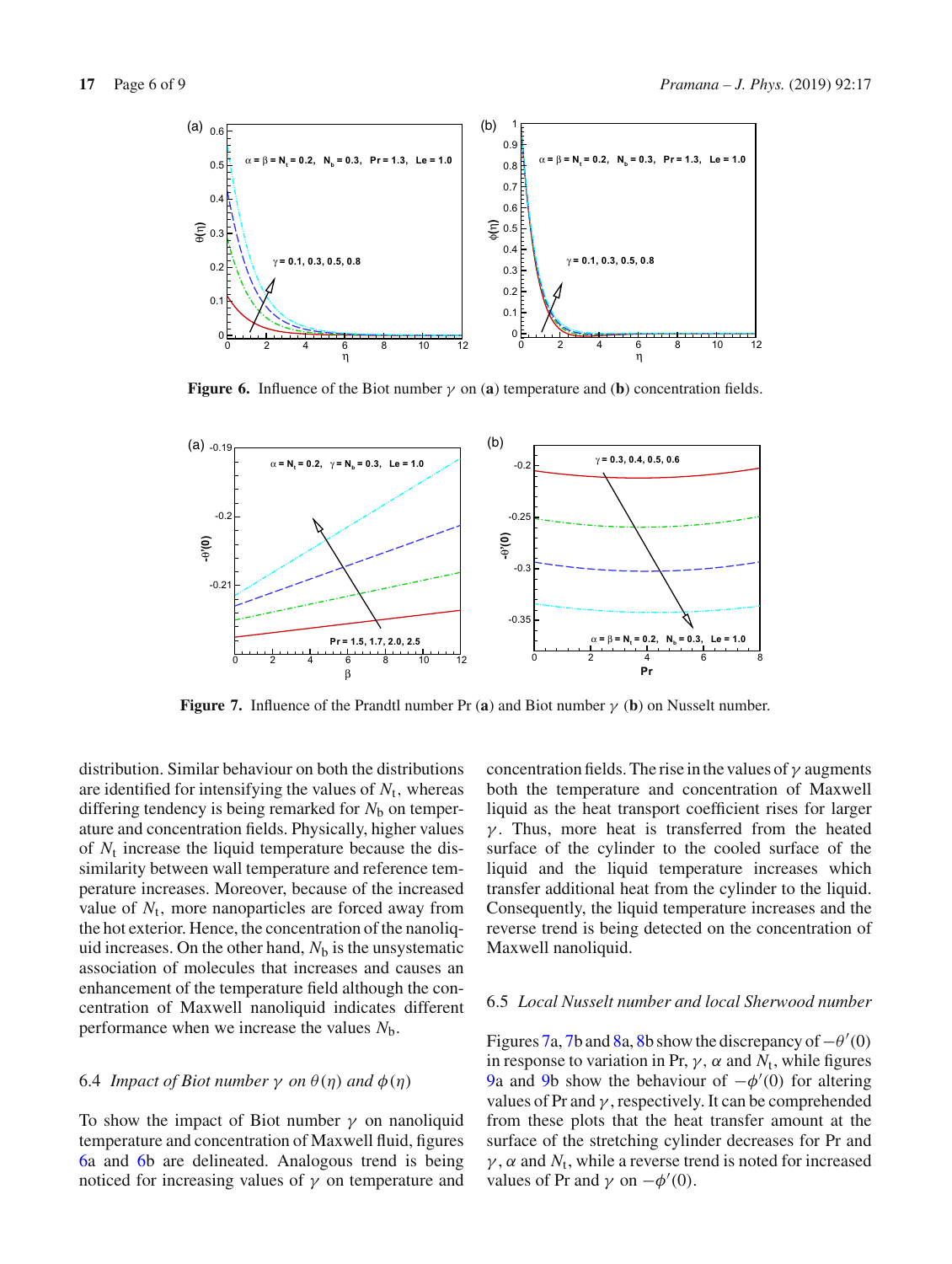

**Figure 8.** Influence of the curvature parameter  $\alpha$  (**a**) and thermophoresis parameter  $N_t$  (**b**) on Nusselt number.

<span id="page-6-0"></span>

<span id="page-6-1"></span>**Figure 9.** Influence of the Prandtl number Pr (**a**) and Biot number  $\gamma$  (**b**) on Sherwood number.

<span id="page-6-2"></span>**Table 2.** Numerical computation of  $-\theta'(0)$  and  $-\phi'(0)$  when  $\alpha = \beta = 0.1$  and  $\gamma = 0.2$  are fixed.

| $N_{t}$ | $N_{\rm b}$ | Pr  | Le  | $-\theta'(0)$ | $-\phi'(0)$ |
|---------|-------------|-----|-----|---------------|-------------|
| 0.2     | 0.3         | 2.0 | 1.0 | 0.153575      | 0.881728    |
| 0.3     |             |     |     | 0.153015      | 0.856315    |
| 0.4     |             |     |     | 0.152442      | 0.831502    |
| 0.5     |             |     |     | 0.151849      | 0.807350    |
| 0.2     | 0.1         |     |     | 0.160915      | 0.748960    |
|         | 0.2         |     |     | 0.157420      | 0.848303    |
|         | 0.4         |     |     | 0.149360      | 0.898696    |
|         | 0.3         | 1.5 |     | 0.150312      | 0.725672    |
|         |             | 1.8 |     | 0.152540      | 0.821768    |
|         |             | 2.5 |     | 0.155105      | 1.020320    |
|         |             | 2.0 | 0.9 | 0.154065      | 0.820906    |
|         |             |     | 1.1 | 0.153134      | 0.939455    |
|         |             |     | 1.3 | 0.152374      | 1.047350    |

6.6 *Table of*  $-\theta'(0)$  *and*  $-\phi'(0)$ 

Table [2](#page-6-2) presents the numerical values of  $-\theta'(0)$  and  $-\phi'(0)$  for fixed values of  $N_t$ ,  $N_b$ , Pr and Le. The magnitude of  $-\theta'(0)$  and  $-\phi'(0)$  increases for higher values of Pr while it declines for  $N_t$ . Further opposite trend is being noted for higher values of  $N<sub>b</sub>$  and Le on  $-\theta'(0)$  and  $-\phi'(0)$ .

## 6.7 *Tabular comparisons*

Tables [3](#page-6-3) and [4](#page-7-21) are assessment tables of  $-\theta'(0)$  for different values of Pr compared with some previous studies. Consequently, from these tables, we are assured that the results of this study are very precise.

**Table 3.** Comparison values of  $-\theta'(0)$  when Pr = 1,  $\alpha = \beta = 0$ ,  $\gamma \to \infty$ ,  $N_b \to 0$  and  $N_t = 0$ .

<span id="page-6-3"></span>

| Pr  | Irfan <i>et al</i> [37] | Ishak and Nazar [38] | Elbashbeshy et al [39] | Poply <i>et al</i> [40] | Present   |
|-----|-------------------------|----------------------|------------------------|-------------------------|-----------|
| 1.0 | 0.581977                | 0.5820               | 0.5820                 | 0.5819                  | 0.5819766 |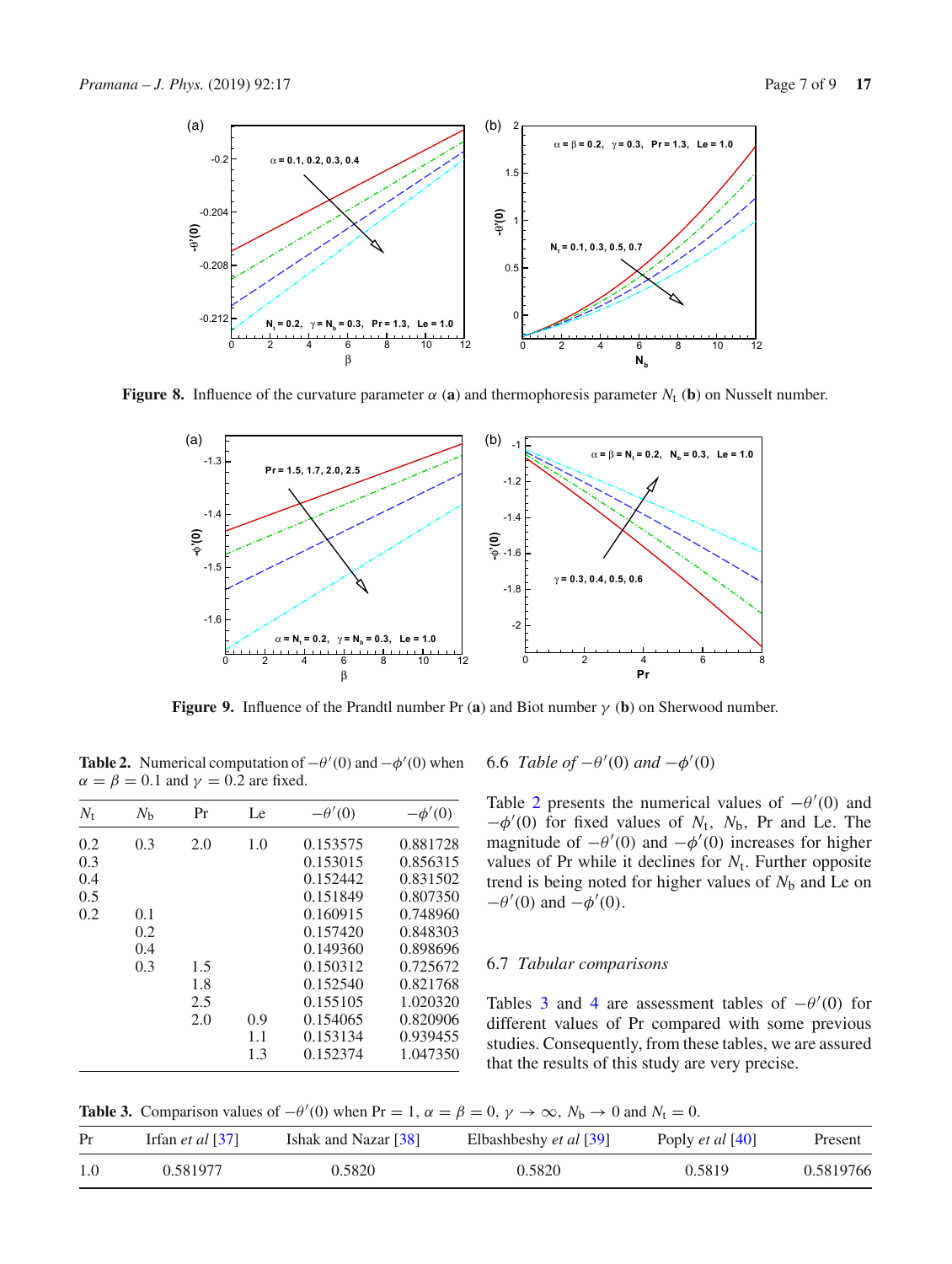<span id="page-7-21"></span>

|     | $-\theta'(0)$           |                     |             |                       |           |  |
|-----|-------------------------|---------------------|-------------|-----------------------|-----------|--|
| Pr  | Irfan <i>et al</i> [37] | Khan and Pop $[41]$ | Wang $[42]$ | Gorla and Sidawi [43] | Present   |  |
| 0.7 | 0.453933                | 0.4539              | 0.4539      | 0.4539                | 0.4539251 |  |
| 2.0 | 0.911285                | 0.9113              | 0.9114      | 0.9114                | 0.9112845 |  |

**Table 4.** Comparison values of  $-\theta'(0)$  when  $\alpha = \beta = 0$ ,  $\gamma \to \infty$ ,  $N_b \to 0$  and  $N_t = 0$ .

## **7. Concluding remarks**

A mathematical analysis of the 2D flow of Maxwell nanoliquid in the manifestation of convective heat transport phenomenon influenced by a stretched cylinder has been carried out. An analytical technique, namely HAM, has been used for the elucidation of ODEs. Crucial opinions of our exploration are given below:

- The influence of curvature parameter  $\alpha$  on velocity component, nanoliquid temperature and concentration is the same.
- Increase in the values of Deborah number  $\beta$ decreases the temperature of nanoliquid Maxwell field while it enhances for concentration distribution.
- The temperature of Maxwell fluid is enhanced for Brownian motion  $N<sub>b</sub>$  and thermophoresis parameter *N*t, whereas opposite behaviour is being noticed for concentration field.
- The nanoliquid temperature and the thickness of thermal boundary layer are diminishing functions of Prandtl number Pr.
- The heat transfer decreases for both curvature parameter  $\alpha$  and thermophoresis parameter  $N_t$ .

## **References**

- <span id="page-7-0"></span>[1] S U S Choi, *ASME Int. Mech. Eng.* **66**, 99 (1995)
- <span id="page-7-1"></span>[2] N C Peddisetty, *Pramana – J. Phys.* **87**: 62 (2016)
- [3] T Hayat, M Waqas, S A Shehzad and A Alsaedi, *Pramana – J. Phys.* **86**, 3 (2016)
- [4] K M Shirvan, R Ellahi, M Mamourian and M Moghiman, *Int. J. Heat Mass Transfer* **107**, 1110 (2017)
- [5] T Hayat, M Rashid, M Imtiaz and A Alsaedi, *Int. J. Heat Mass Transfer* **113**, 96 (2017)
- [6] M Irfan, M Khan and W A Khan, *Results Phys.* **7**, 3315 (2017)
- [7] R Ellahi, M H Tariq, M Hassan and K Vafai, *J. Mol. Liq.* **229**, 339 (2017)
- [8] K K Shirvan, M Mamourian, S Mirzakhanlari and R Ellahi, *Power Tech.* **313**, 99 (2017)
- [9] T Hayat, M Rashid and A Alsaedi, *Results Phys.* **7**, 3107 (2017)
- [10] M Khan, M Irfan and W A Khan, *Int. J. Hydro. Energy* **42**, 22054 (2017)
- [11] J A Esfahani, M Akbarzadeh, S Rashidi, M A Rosen and R Ellahi, *Int. J. Heat Mass Transfer* **109**, 1162 (2017)
- [12] M Waqas, M I Khan, T Hayat and A Alsaedi, *Comput. Methods Appl. Mech. Eng.* **324**, 640 (2017)
- <span id="page-7-2"></span>[13] M Sheikholeslami, D D Ganji and R Moradi,*Chem. Eng. Sci.* **174**, 326 (2017)
- <span id="page-7-3"></span>[14] W A Khan, M Khan, M Khan, A S Alshomrani, A K Alzahrani and M S Alghamdi, *J. Mol. Liq.* **234**, 201 (2017)
- <span id="page-7-4"></span>[15] T Hayat, M I Khan, M Waqas and A Alsaedi, *Results Phys.* **7**, 256 (2017)
- <span id="page-7-5"></span>[16] S S Nourazar, M Hatami, D D Ganji and M Mhazayinejad, *Powder Tech.* **317**, 310 (2017)
- <span id="page-7-6"></span>[17] M Khan, M Irfan, W A Khan and L Ahmad, *Result Phys.* **7**, 1899 (2017)
- <span id="page-7-7"></span>[18] R Ellahi, *Appl. Sci.* **8**, (2018), [https://doi.org/10.3390/](https://doi.org/10.3390/app8020192) [app8020192](https://doi.org/10.3390/app8020192)
- <span id="page-7-8"></span>[19] A Zeeshan, N Shehzad and R Ellahi, *Results Phys.* **8**, 502 (2018)
- <span id="page-7-9"></span>[20] A Hamid, Hashim and M Khan, *J. Mol. Liq.* **262**, 435 (2018)
- <span id="page-7-10"></span>[21] L J Crane, *Z. Angew. Mat. Phys*. **26**, 619 (1975)
- <span id="page-7-11"></span>[22] C Y Wang, *Phys. Fluids* **31**, 466 (1988)
- <span id="page-7-12"></span>[23] C Y Wang and C-O Ng, *Int. J. Non-Linear Mech.* **46**, 1191 (2011)
- <span id="page-7-13"></span>[24] J H Markin, N Najib, N Bachok, A Ishak and I Pop, *J. Taiwan Inst. Chem. Eng.* **74**, 65 (2017)
- <span id="page-7-14"></span>[25] T Hayat, M I Khan, M Waqas and A Alsaedi, *J. Mol. Liq.* **231**, 126 (2017)
- <span id="page-7-15"></span>[26] K U Rehman, A Qaiser, M Y Malik and U Ali, *Chin. J. Phys.* **55**, 1605 (2017)
- <span id="page-7-16"></span>[27] M Mustafa, *Int. J. Heat Mass Transfer* **108**, 1910 (2017)
- [28] M Hassan, A Zeeshan, A Majeed and R Ellahi, *J. Magn. Magn. Mater.* **443**, 36 (2017)
- <span id="page-7-17"></span>[29] M Khan, L Ahmad and M Ayaz, *Pramana – J. Phys.* (2018), <https://doi.org/10.1007/s12043-018-1585-2>
- <span id="page-7-18"></span>[30] T Hayat, K Rafique, T Muhammad, A Alsaedi and M Ayub, *Results Phys.* **8**, 26 (2018)
- <span id="page-7-19"></span>[31] M Khan, M Irfan, W A Khan and M Ayaz, *Pramana – J. Phys.* (2018), [https://doi.org/10.1007/](https://doi.org/10.1007/s12043-018-1579-0) [s12043-018-1579-0](https://doi.org/10.1007/s12043-018-1579-0)
- <span id="page-7-20"></span>[32] M Waqas, M Farooq, M I Khan, A Alsaedi, T Hayat and T Yasmeen, *Int. J. Heat Mass Transfer* **102**, 66 (2016)
- [33] W A Khan, M Khan, M Irfan and A S Alshomrani, *Results Phys.* **7**, 4025 (2017)